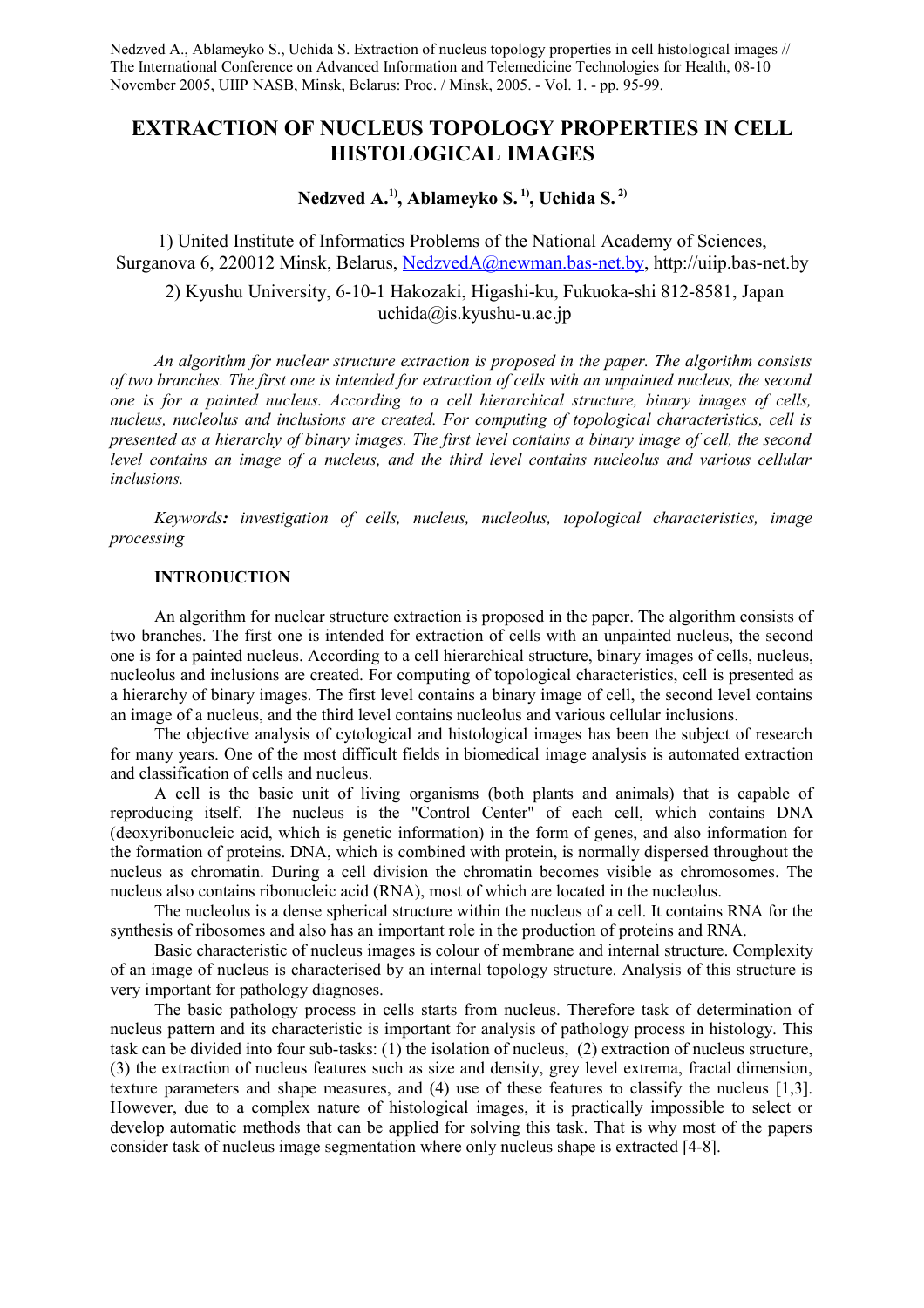In this paper, algorithm for nuclear structure extraction is proposed. The algorithm consists of two branches. The first one is intended for extraction of cells with an unpainted nucleus, the second one is for the painted nucleus. According to a cell hierarchical structure, binary images of cells, nucleus, nucleolus and inclusions are created. For computing of topological characteristics, cell is presented as a hierarchy of binary images. The first level contains a binary image of cell, the second level contains an image of a nucleus, and the third level contains nucleolus and various cellular inclusions.

## **2. THE GEOMETRICAL CHARACTERISTICS OF NUCLEUS**

The nucleus is a membrane bound structure that contains a cell hereditary information and controls cell growth and reproduction. It is commonly the most prominent organelle in a cell. Nucleus (fig. 1) is usually located inside cells. The grey-level characteristics of nucleus differ from cell characteristics. In a nucleus, there exist one or some rounded dark particles, that is named nucleolus. The nucleus is bounded by a double membrane called a nuclear envelope. The structure of nucleus can be divided into membrane, septa (fig. 2), inclusions, and nucleolus. Septa and inclusions constitute large structures that are crossing with membrane. Nucleolus constitute internal structures without membrane crossing.



Fig. 1. Color image of cell with nucleus



Fig. 2. Septa in nucleus

In spite that the basic characteristic of nucleus is their convex form and topology properties, they are not always the determining factors. For example, in mitosis cases and some kinds of pathology this condition is broken. Besides, on the way of colouring of a histological preparation, the content of cell is reflected differently on the image. In the descriptive pathology process in nucleus, this variety results to difficult description by many parameters. Furthermore, the most important parameters are the area, diameter, description of topology inside nucleus. Special measurements are applied to calculate these characteristics during identification.

## **3. BINARIZATION OF COLOR IMAGE**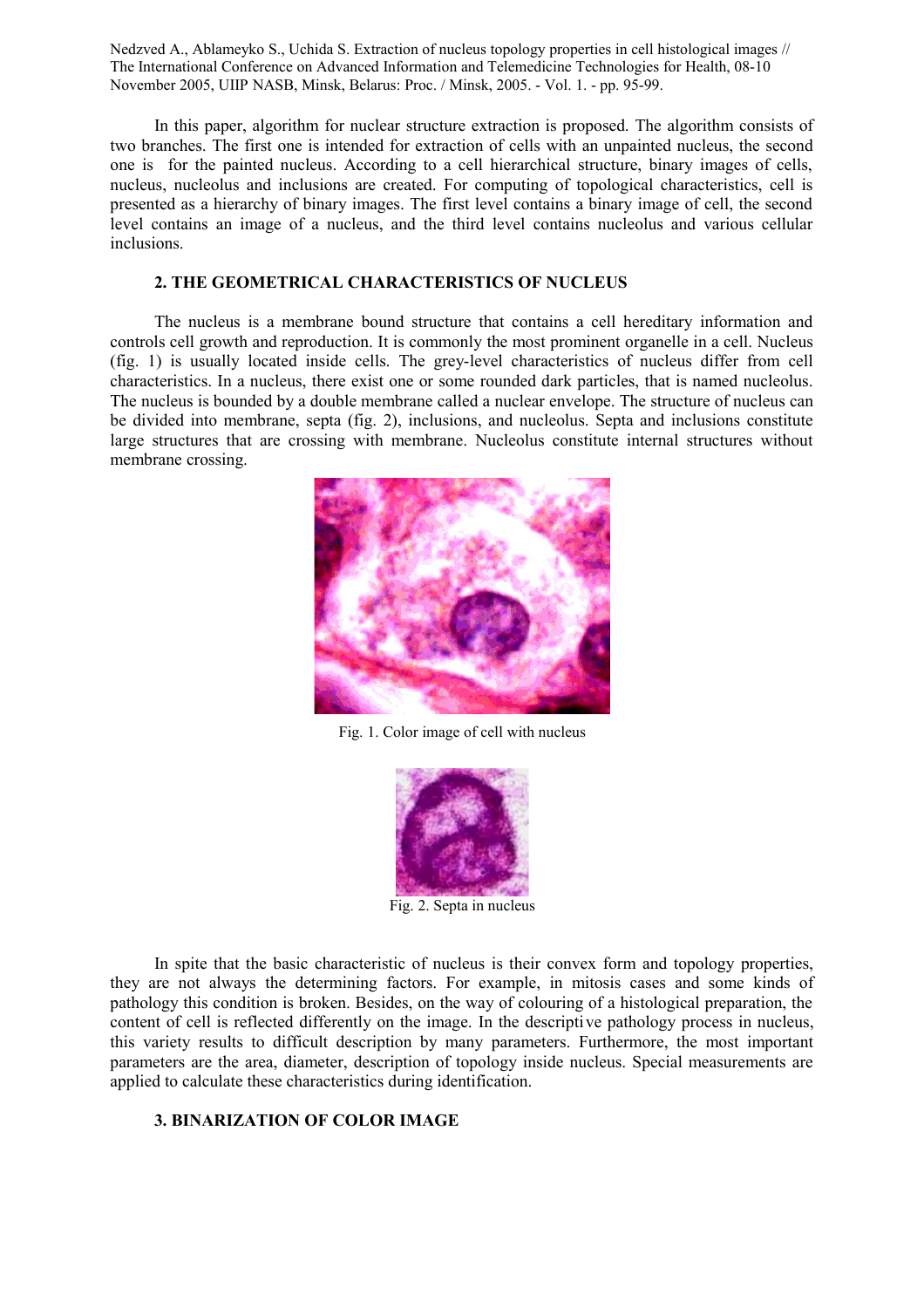To determine nucleus pattern in histology image, a specific permanent colorant is usually used. It posterizes to nucleus by a differing colour. Hematoxylin is the most popular colorant for nucleus. It provides a visualization of nucleus of cells in histologic and cytologic preparations. Hematoxylin is intended for use as dye of nucleus at statement of immunocytochemical reactions in a combination to various types of chromogenes (including with soluble in ethanol), and also for painting hematoxylin and eosin. This colorant paints nucleus by dark blue colour.

To obtain binary image of a nucleus, the threshold segmentation is used in color system coordinates LCH.

$$
\begin{cases}\nL = L \\
C = \sqrt{a^2 + b^2} \\
H = \operatorname{arccos}(a/C) & b \ge 0 \\
L = 2\pi - \operatorname{arccos}(a/C) & b < 0\n\end{cases}
$$

where L - lightness, C - chromaticity, H - hue.

The basic gray value that we use in processing is lightness (L). Coordinates of hue (H) and chromaticity (C) characterize color connectivity pixel with its environment.

This system is a derivative from the system Lab. It is adapted to orthogonal model of human vision.

Threshold segmentation for lightness L is performed automatically [2]. The threshold is determined by means of decomposition of the lightness histogram into two parts. Each of them has Gauss-like forms. Then the threshold of chromatic components is determined on the CH coordinates circle of color space. The percentage terms the closest to smaller Gauss-like component of histograms is determined by a sector from the circle. Then, the threshold is exposed by a component of chromaticity H and functionally dependency from saturation C. Difference in color tone is less than  $\pi/4$ .

The corner of close color perception grows with reduction of color saturation, therefore it is meaningful to enter color pseudo-angle for the analysis:

**H=Hold Cmax/C,**

where H - color pseudo-angle,  $H_{old}$  - real hue,  $C_{max}$  - the maximal change of a chromaticity (saturation), C - chromaticity (saturation). Thus, region in circle-like line of color psevdo-angle determinate pattern of nucleus.

In the result, the binary image of a nucleus (fig. 3) is obtained.





a) b) Fig. 3. Fragment of histology image: a) original, b) result of binarization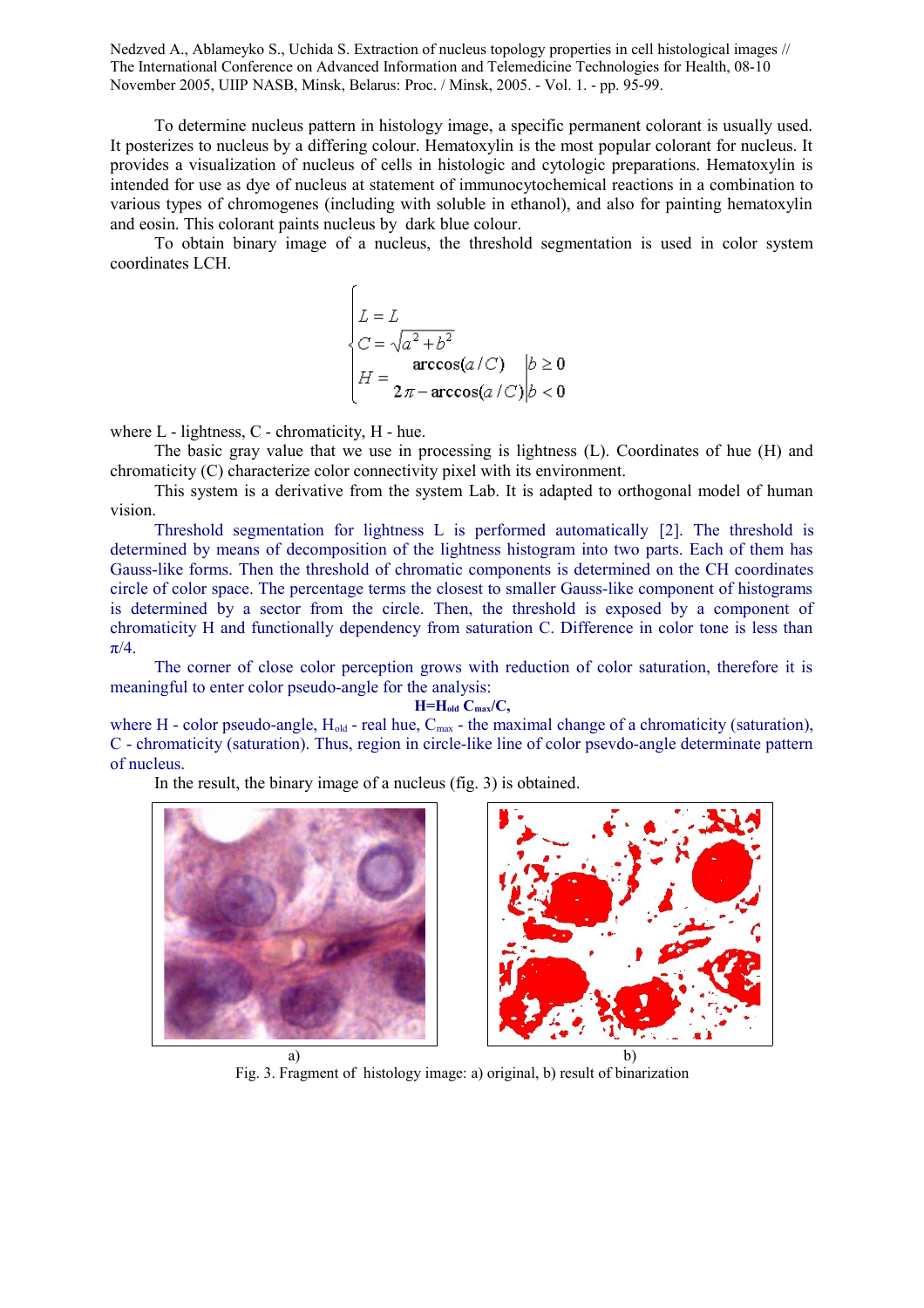### **4. EXTRACTION OF STRUCTURE OF NUCLEUS**

In an ideal case, the cell should be distinguished by presence of a nucleus and nucleolus. To obtain the topological characteristics, nucleus is presented as a hierarchy of binary images, where the binary image of a nucleus is a root of graph, at the following level is the image of a net structure, the nucleolus is branches.

First of all, "opening" operation of mathematical morphology is carried out for separation of the merged close laying objects (fig. 4). Binary images of nucleus structures (fig. 5) are consistently created. To obtain binary image of a nucleus (fig. 4), it is necessary to execute "filling" operation to area appropriate for a nucleus.

The following stage is necessary to obtain the image of nucleus large structures (septa, inclusions). At this stage the way of colouring of a histology preparation begins to play an important role. An image of nucleus large structure is extracted by means of masking the color image and additional threshold segmentation. For removal of noise and dust the morphology "close" operation is carried out. The objects with a size less than the established size of nucleus are removed. Then from this image, borders of nucleus are subtracted.



Fig. 4. Binary images of nucleus, spike and nucleolus

When binary images of nucleus, spike and nucleolus are determined, they constitute multiphase hierarchical image.

The idea of hierarchy of areas is easily realized in computer facilities using bits.

| Object            | Operation | Separate value Result of association |
|-------------------|-----------|--------------------------------------|
| Nucleus           | 1 < 0     |                                      |
| Nucleus structure | 1 < 1     |                                      |
| Nucleolus         | 1 < 2     |                                      |

For analysis of various cellular organelles this table can be continued. As each byte has eight bits, eight levels of hierarchy are optimum to allocate. Advantage of this method consists of sufficiency of one multiphase image used to draw conclusions on all levels of classification. (for example to get full information about cell).



Fig. 4. Hierarchical image of nucleus

Thus, pixel value of the nucleus in this point corresponds to 1. Pixel of nucleolus in a nucleus the pixel corresponds to 7. In case of presence of inclusion, which does not lay in a nucleus, value of pixel is 5. Therefore it is easy to operate with various cellular components and then to analyze them.

### **CONCLUSION**

The proposed method allows to modify result by removing the objects which are not belonging to nucleus and to construct the multiphase (hierarchical) image. This image reflects the hierarchy of nucleus structures. The obtained multiphase image of a nucleus can be used for subsequent analysis and measurements. Besides presence of nucleus and nucleolus at the multiphase image allows to study structure of a cell and its topological features.

Special case is presence of organelles or any nucleus inclusions. If the object with a level